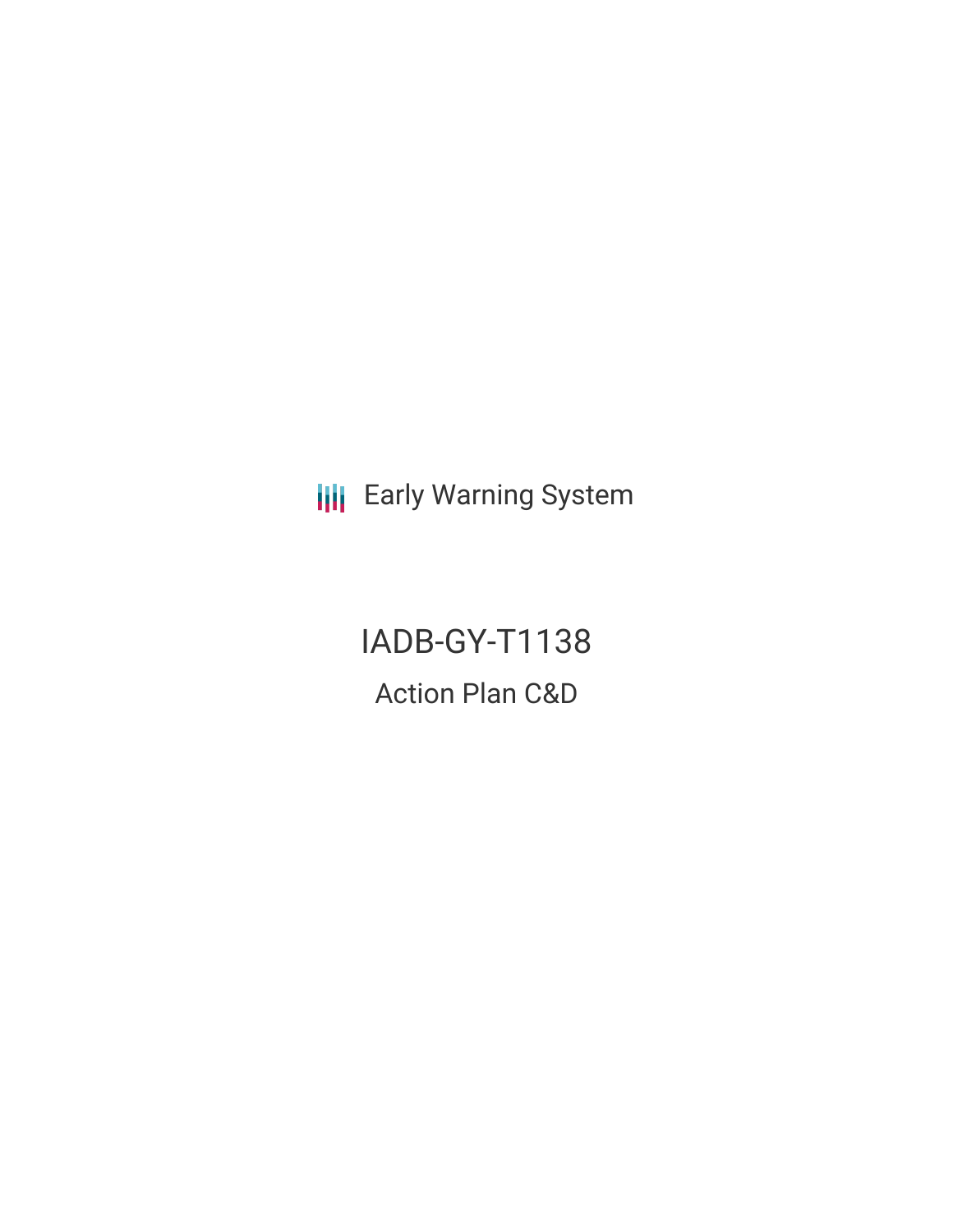

## **Quick Facts**

| <b>Countries</b>               | Guyana                                 |
|--------------------------------|----------------------------------------|
| <b>Financial Institutions</b>  | Inter-American Development Bank (IADB) |
| <b>Status</b>                  | Active                                 |
| <b>Bank Risk Rating</b>        | U                                      |
| <b>Voting Date</b>             | 2017-01-03                             |
| <b>Borrower</b>                | Government of Guyana                   |
| <b>Investment Type(s)</b>      | <b>Advisory Services</b>               |
| <b>Investment Amount (USD)</b> | $$0.50$ million                        |
| <b>Project Cost (USD)</b>      | $$0.50$ million                        |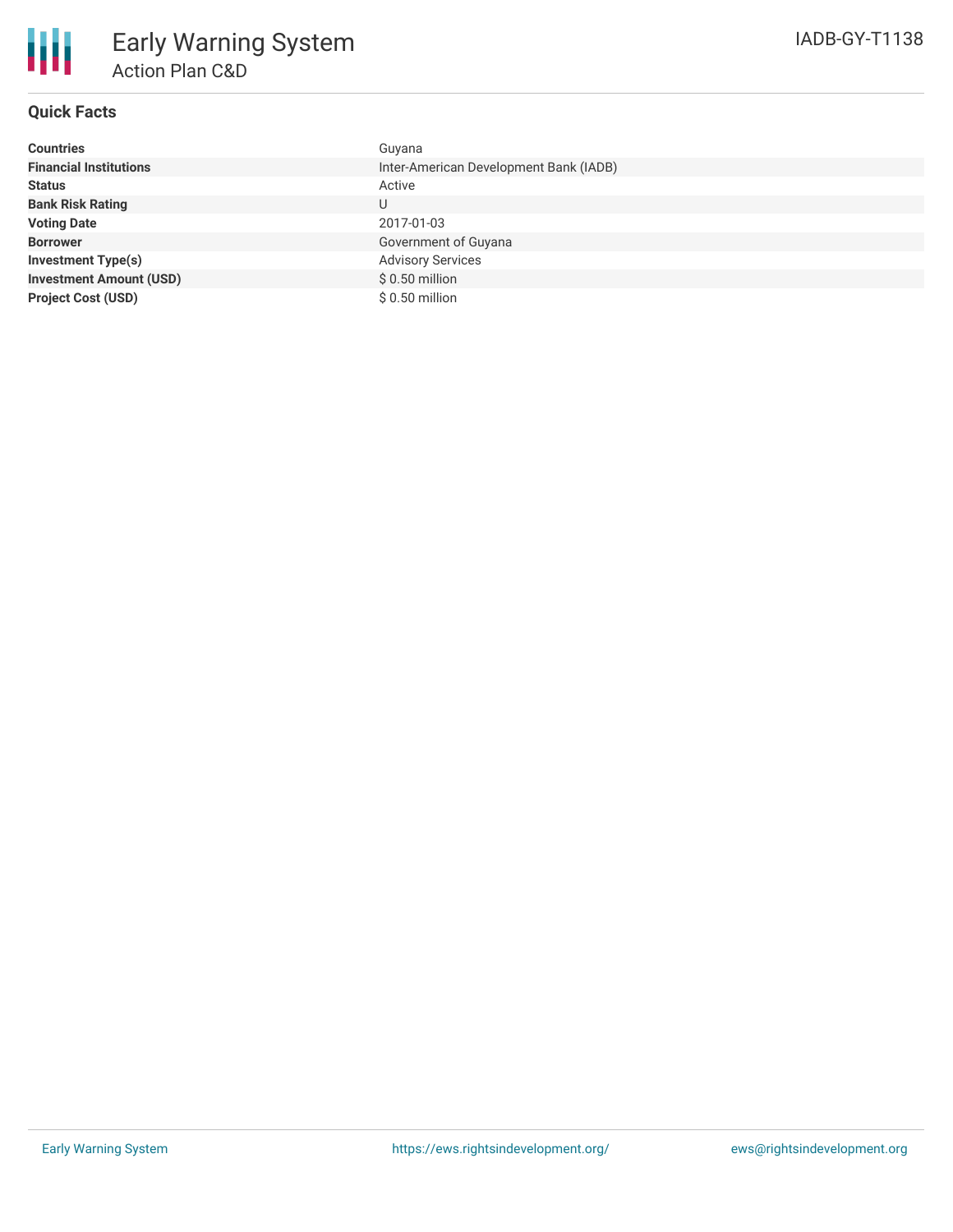

## **Project Description**

The Action Plan for C&D Countries Program has been designed to finance activities that will support the modernization and strengthening of the beneficiary countries' technical and managerial capacity and that will consolidate the institutional sustainability of public agencies to promote more effective use of Bank project funds.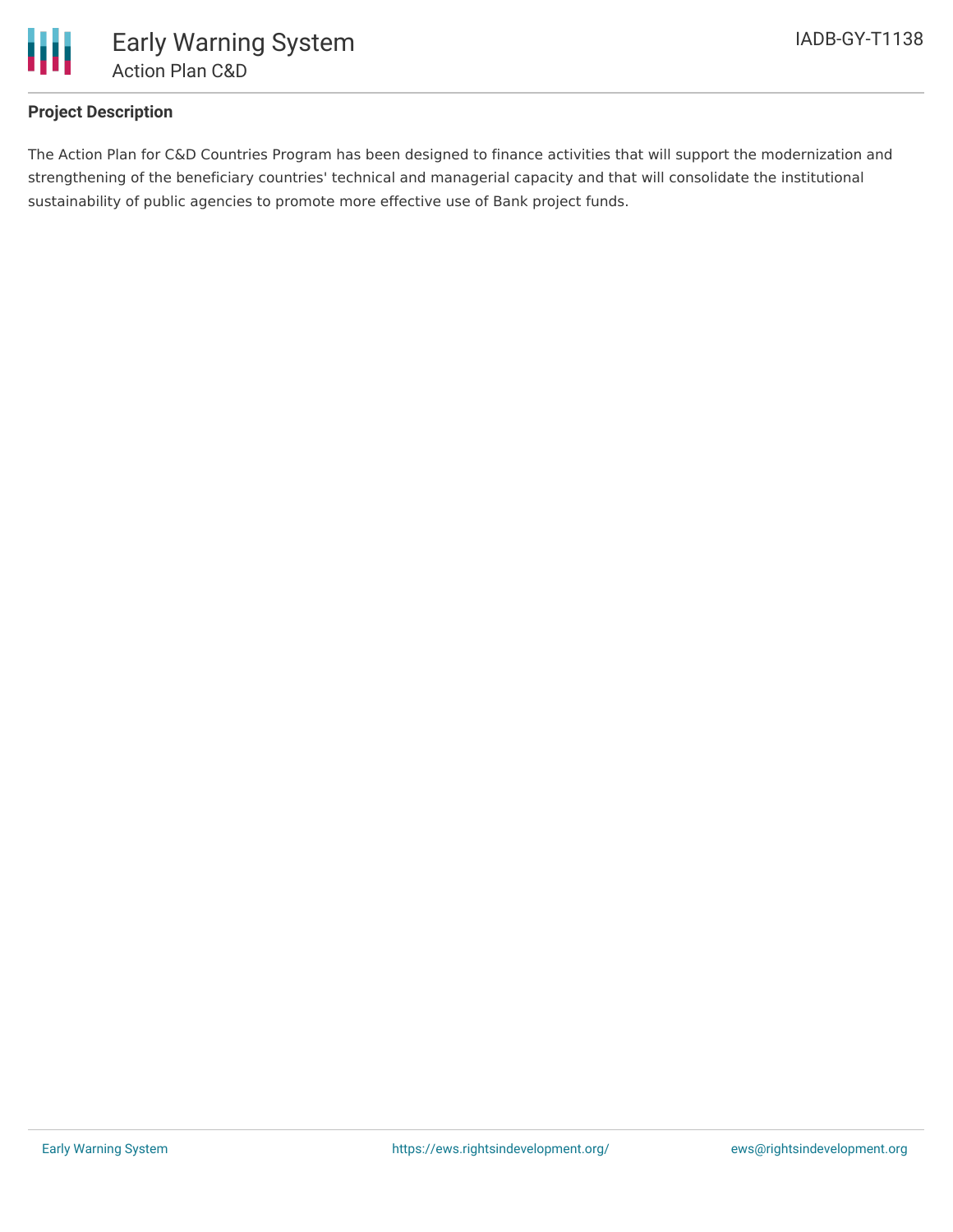• Inter-American Development Bank (IADB)